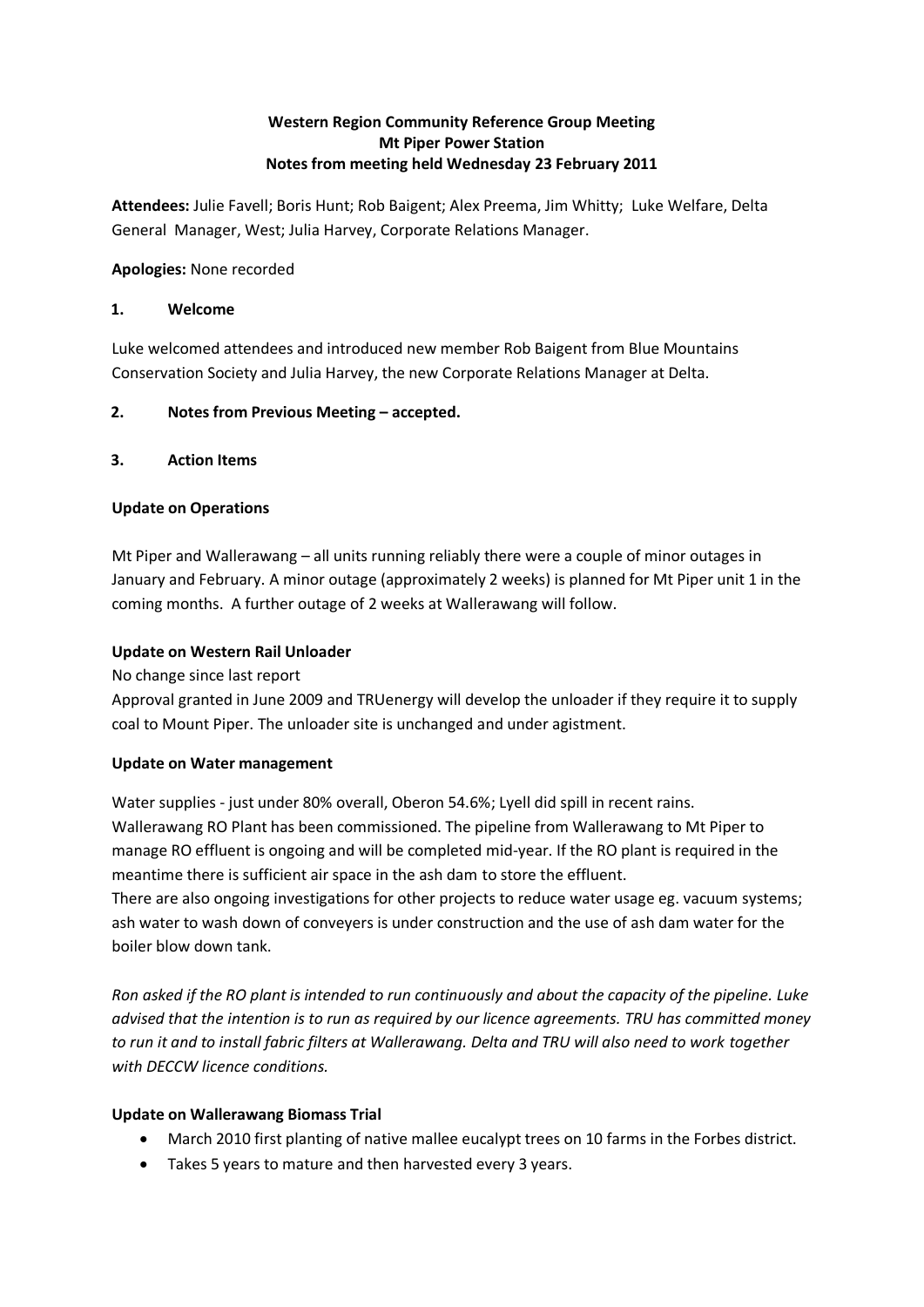- Drought resistant cash crop
- Excellent wildlife habitat
- Planting around crop paddocks will provide protection for other cash crops.
- Mallee is processed into pellets in a series of local sites possibly up to 6 locations.
- Good rain on 200,000 seedlings lead to high growth rates
- Positive results in site combustion trials with more trials planned for April 2010
- Investigating use of woody weeds from Western NSW to get early start on biomass project.
- Consideration of rail transport into Wallerawang and future application at Mt Piper.
- 20% co-firing at Wallerawang has potential to decrease 1.1M tonnes carbon dioxide pa**.**
- Long term strategy for 70 million mallee trees to be planted across 300 (contracted) farms
- Provides employment opportunities for central west in growing, harvesting and processing biomass.

Discussion was held about how much of the tree is used and whether farmers are paid by tonne or pellet. Luke advised that all the above ground parts of the tree are used and with the Gentrader transaction it is likely we will move the project to Central Coast.

## **4. Presentations**

## **NSW Energy Reform**

Luke presented an update on the NSW Energy Reform and advised that the Delta West Gentrader bundles had been transacted with the output from Mt Piper and Wallerawang now being traded by TRUenergy from 1 March. The Mt Piper extension site and the Marulan development site were sold to TRUenergy. The Bamarang development site near Nowra has been sold to Infratil. A brief overview was given on how the Gentrader model works.

Discussion about carbon pricing, Gentrader and TRUenergy; on the future of the development site, and why it was purchased and the possible timeframes of future development and how does TRU pay Delta.

The group were advised that it was now up to TRUenergy to decide on the timing and implementation of any development.

## **Apprenticeship Program**

29 apprentices are hosted across Delta sites. Delta has an annual intake of 11 new apprentices each year across the organisation. Main trades are mechanical fitters, electricians and boilermakers, 16 apprentices are hosted by Delta Western through the Central West apprentice group. The program rotates them every 6 months through the 6 workshops across the western sites. Training includes skills such as report writing, project management and computer skills. Delta is committed to its apprenticeship program.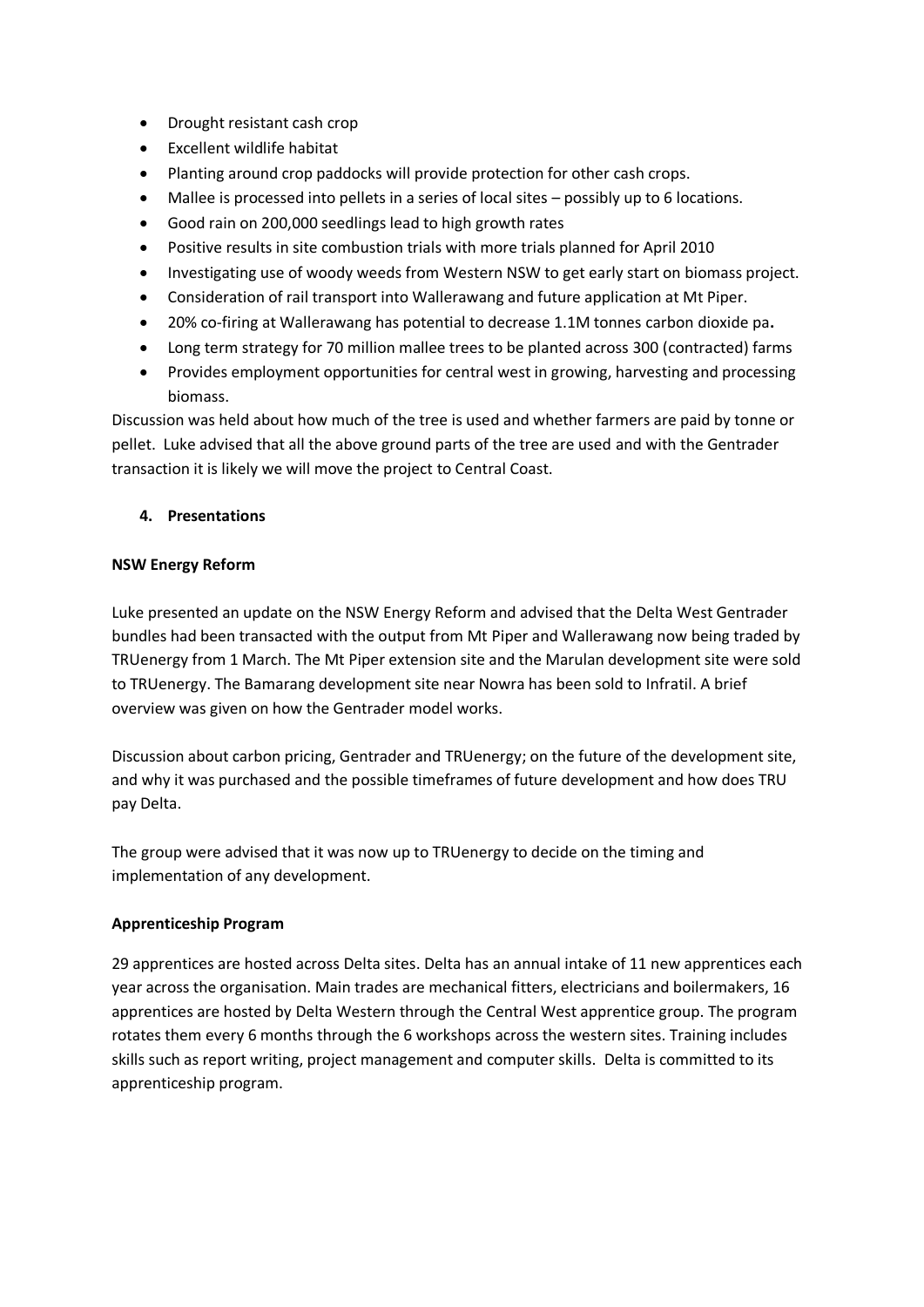### **Community Survey**

Julia presented the findings of the community survey of 403 people and 31 stakeholders in the Western Region that was undertaken in late 2010.

The survey was undertaken to measure the awareness and acceptance of Delta and its operations in surrounding communities and with other stakeholders, to better understand the issues that drive positive and negative views and to assess the level of awareness and impact of Delta's community sponsorship activities.

Generally the awareness of Delta was high and most people were mostly neutral or positive towards Delta. Particular positives in the Western region were that Delta provides and essential service and contributes to training of young people. Main negatives identified by respondents were effects of emissions on air quality and health, coal dust, greenhouse and climate change and the impact of coal freight on local roads.

Next steps are to incorporate the survey findings into the Stakeholder Engagement & Community Plans.

### **5. Member's questions**

**a) Ash PH**  Julie F asked information about the PH of ash.

**Action:** Luke will get this information.

#### **b) Water**

Julie requested information on the following: Reverse Osmosis Plant - when is it likely that 50% of the water will be treated by the RO Plant? What amount of water is going down the Tortuous water course? Is Delta going back to DECCW about licence limits? What is the measure for salinity and heavy metals to Cox's River? Julie expressed view that she would like our levels to reflect the background levels 30 – 70 microns.

Boris would like to see the daily releases from the dam on the website and felt that when the levels reach 80% would be good to survey. – Delta would be seen to be doing the right thing.

**Action:** Delta to investigate how this information is published.

#### **c) Wallerawang Filter Bags**

Julie spoke of the support from local doctors in the early as possibly installation of filter bags at Wallerawang and would like early action on it.

Luke advised that the project will take some time to complete; we are commencing planning works in the next 6 months however filter bags will take approximately 3 years to put in place. This information will be updated as the project progresses.